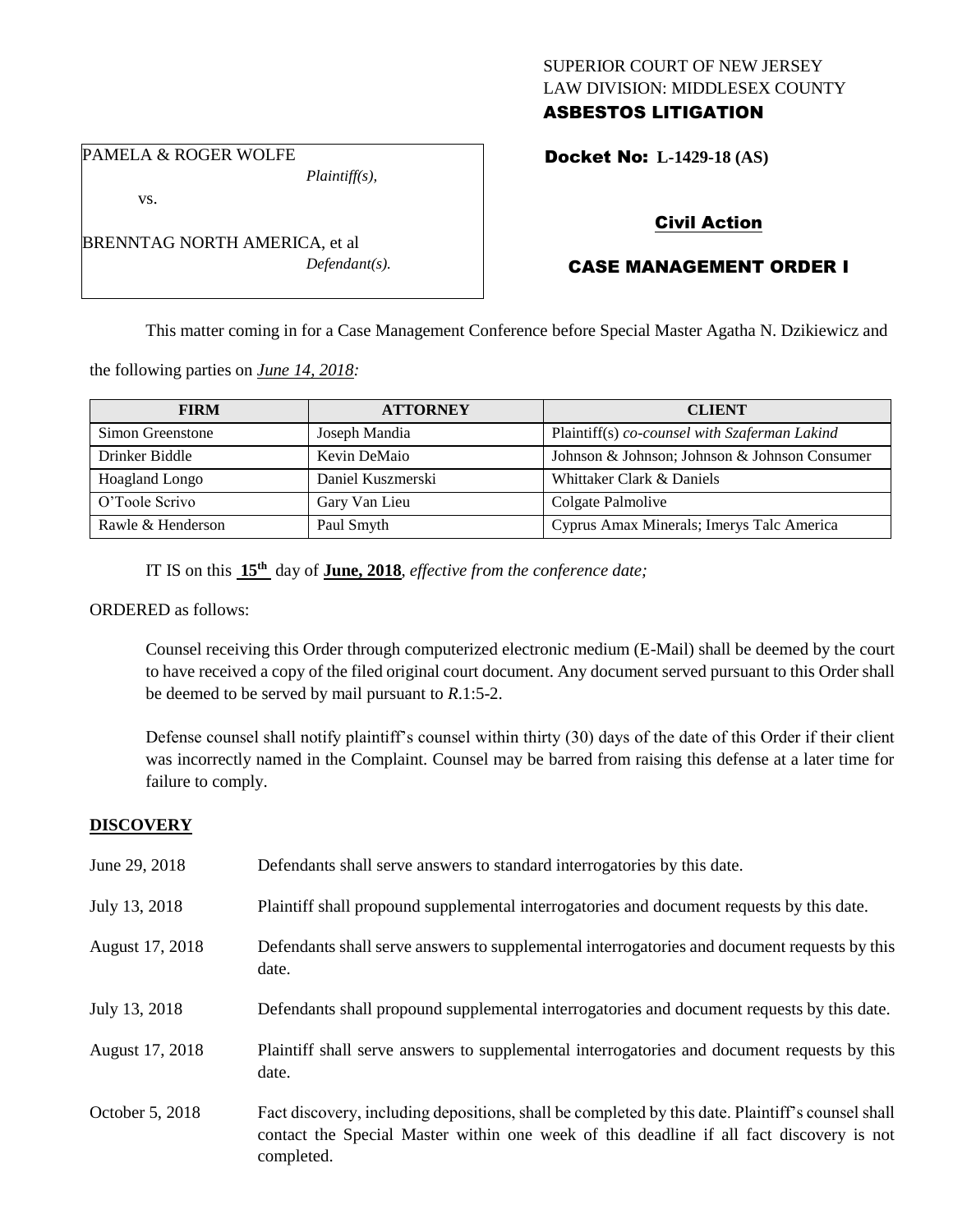#### October 5, 2018 Depositions of corporate representatives shall be completed by this date.

### **EARLY SETTLEMENT**

January 4, 2019 Settlement demands shall be served on all counsel and the Special Master by this date.

## **SUMMARY JUDGMENT MOTION PRACTICE**

- November 9, 2018 Plaintiff's counsel shall advise, in writing, of intent not to oppose motions by this date.
- November 23, 2018 Summary judgment motions shall be filed no later than this date.
- December 21, 2018 Last return date for summary judgment motions.

## **MEDICAL DEFENSE**

- November 5, 2018 Plaintiff shall serve medical expert reports by this date.
- November 5, 2018 Upon request by defense counsel, plaintiff is to arrange for the transfer of pathology specimens and x-rays, if any, by this date.
- January 31, 2019 Defendants shall identify its medical experts and serve medical reports, if any, by this date. In addition, defendants shall notify plaintiff's counsel (as well as all counsel of record) of a joinder in an expert medical defense by this date.

#### **LIABILITY EXPERT REPORTS**

- November 5, 2018 Plaintiff shall identify its liability experts and serve liability expert reports or a certified expert statement by this date or waive any opportunity to rely on liability expert testimony.
- January 31, 2019 Defendants shall identify its liability experts and serve liability expert reports, if any, by this date or waive any opportunity to rely on liability expert testimony.

#### **ECONOMIST EXPERT REPORTS**

- November 5, 2018 Plaintiff shall identify its expert economists and serve expert economist report(s), if any, by this date or waive any opportunity to rely on economic expert testimony.
- January 31, 2019 Defendants shall identify its expert economists and serve expert economist report(s), if any, by this date or waive any opportunity to rely on economic expert testimony.

#### **EXPERT DEPOSITIONS**

February 28, 2019 Expert depositions shall be completed by this date. To the extent that plaintiff and defendant generic experts have been deposed before, the parties seeking that deposition in this case must file an application before the Special Master and demonstrate the necessity for that deposition. To the extent possible, documents requested in a deposition notice directed to an expert shall be produced three days in advance of the expert deposition. The expert shall not be required to produce documents that are readily accessible in the public domain.

 $\_$  ,  $\_$  ,  $\_$  ,  $\_$  ,  $\_$  ,  $\_$  ,  $\_$  ,  $\_$  ,  $\_$  ,  $\_$  ,  $\_$  ,  $\_$  ,  $\_$  ,  $\_$  ,  $\_$  ,  $\_$  ,  $\_$  ,  $\_$  ,  $\_$  ,  $\_$  ,  $\_$  ,  $\_$  ,  $\_$  ,  $\_$  ,  $\_$  ,  $\_$  ,  $\_$  ,  $\_$  ,  $\_$  ,  $\_$  ,  $\_$  ,  $\_$  ,  $\_$  ,  $\_$  ,  $\_$  ,  $\_$  ,  $\_$  ,